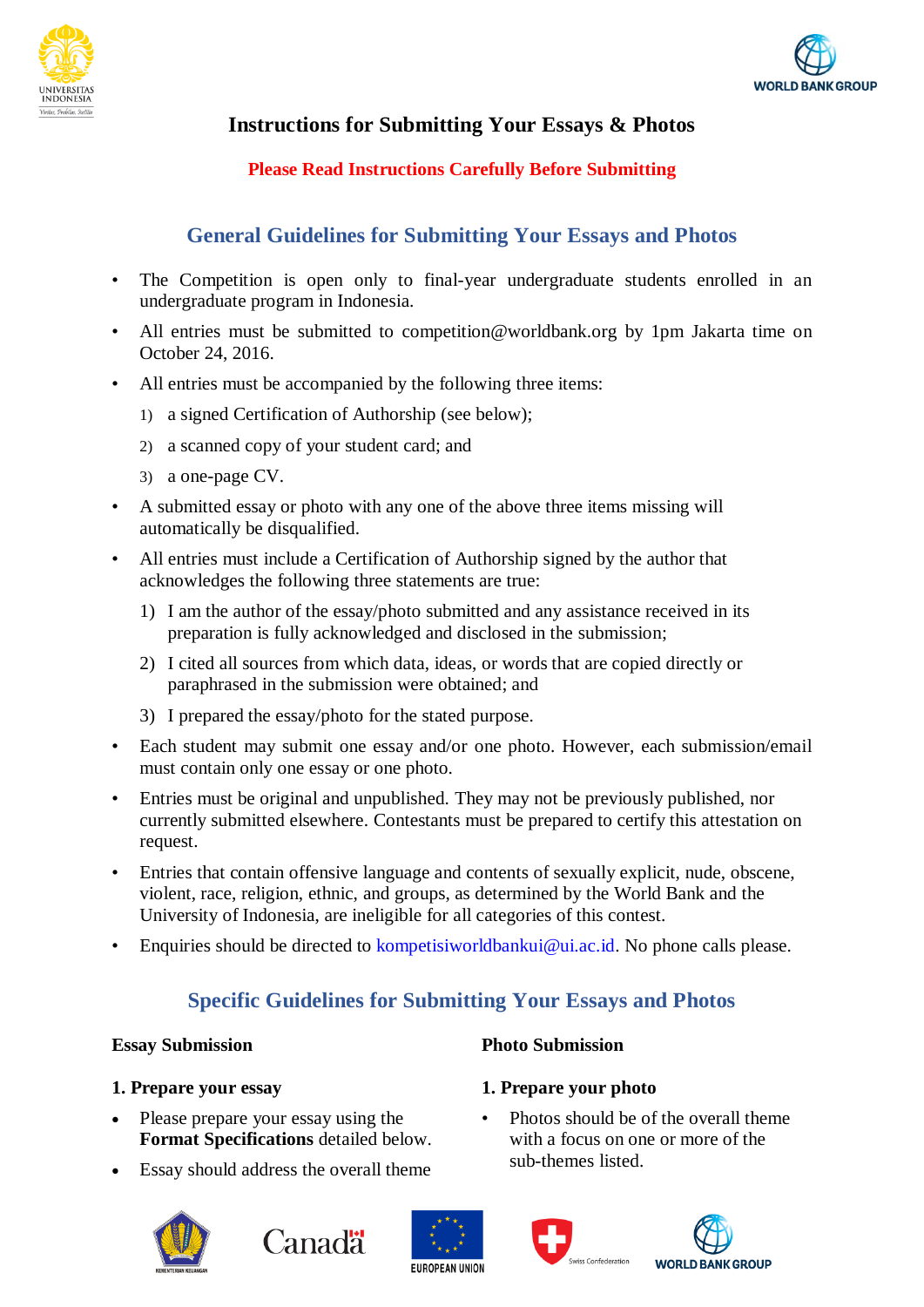with a focus on one or more of the subthemes listed.

 Essay should be between 800 and 1000 words in Bahasa Indonesia, and must not exceed three A4 pages, excluding references.

# **2. Submit your essay as a PDF to competition@worldbank.org**

- Please clearly state "Essay Competition" on the subject line.
- If you do not have a PDF converter, please visit [http://www.freepdfconvert.com](http://www.freepdfconvert.com/) to get your source file converted online at no cost.
- Submit only one essay. Submitting more than one essay may result in rejection of all essays submitted without consultation with the author.

## **3. How is your essay judged?**

- Your essay will be evaluated by a Panel of Judges based on the following criteria:
	- $\checkmark$  critical understanding of the status and progress of the public financial management reforms in Indonesia
	- $\checkmark$  clear and focused argument supported by research
	- $\checkmark$  flow of the logic
	- $\checkmark$  clarity of language
	- $\checkmark$  originality of ideas
	- $\checkmark$  contain human interest elements
- Each photo must be accompanied by a caption of 30-40 words, explaining why the photo is relevant to Public Financial Management.
- Contestants must obtain all necessary third-party releases (human subjects in the photographs, including parental/guardians' approval for minors).

## **2. Submit your photo to competition@worldbank.org**

- Please clearly state "Photo Competition" on the subject line.
- Initial entries must be in JPEG format at a resolution of 800x600 pixels, either in portrait or landscape layout, and not more than 5MB in size. Shortlisted photos will need to be resubmitted in higher resolution.
- Entries can be in color or in black and white.
- No digitally or otherwise enhanced or altered photos. If the judges determine that a photographer has altered his/her photo, the photo will be disqualified.
- High-quality scan of non-digital pictures are accepted.
- Submit only one photo. Submitting more than one photo may result in rejection of all photos submitted without consultation with the photographer.

## **3. Caption**

- In addition to a caption of 30-40 words, explaining why the photo is relevant to Public Financial Management, the entries must also include information on:
	- Location: City/Village
	- $\checkmark$  Name of Location: for example, name of the health center, name of the public facility in the photo
	- $\checkmark$  Date the photo was taken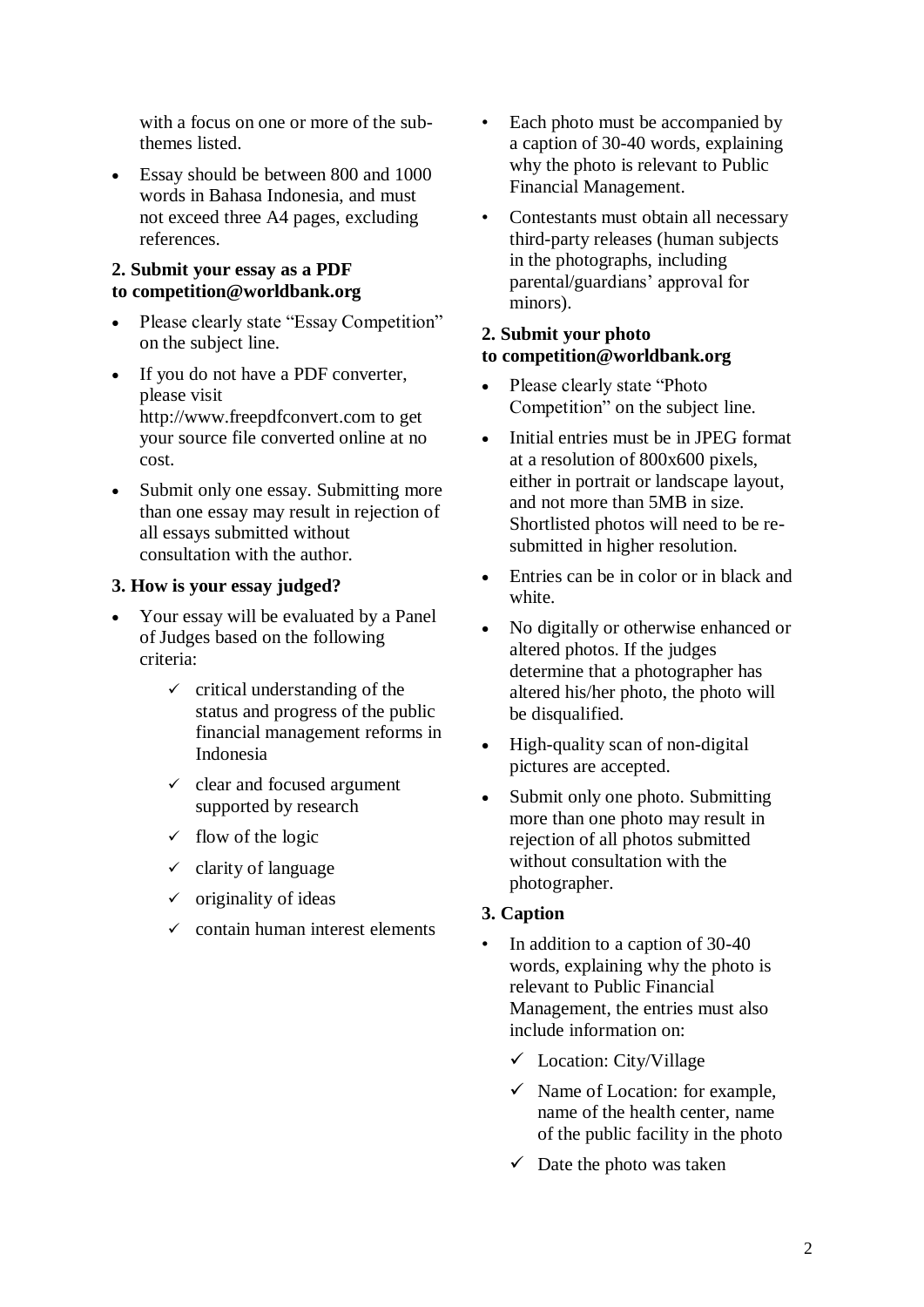## **4. Ineligible entries**

 Images taken more than one year prior to the beginning date of the Competition (September 12, 2016).

# **General Information of the Competition**

#### **Receive Notification**

- There will be six judges consisting of professors, government officials, and development partners.
- Notification will be sent by November 21, 2016.
- Only shortlisted essays and photos will be contacted. Please do not contact the organizers nor the sponsors.

#### **Winners and Prices**

- There will be 10 shortlisted essays, of which the Panel of Judges will select one winner, two runners-up, and three honorary mentions.
- There will also be 10 shortlisted photos, of which the Panel of Judges will select one winner, two runners-up, and three honorary mentions.
- Prices for the winners and runners-up will be in the form of travel grants:
	- o Winners: Each will receive Rp10 million travel grant
	- o Runners-up: Each will receive Rp5 million each travel grant
- All shortlisted essays will be translated into English and compiled into a bilingual minibooklet for distribution at the Award Ceremony.
- All shortlisted photo captions will be translated into English and will be part of the bilingual mini-booklet for distribution at the Award Ceremony.
- The two winners and four runners-up will be contacted before the Award Ceremony to arrange for a video recording on his/her background and the inspiration behind the submitted essay.

#### **Award Ceremony**

- The Competition is organized by the World Bank in partnership with the University of Indonesia.
- The Competition is funded under the Public Financial Management Multi Donor Trust Fund (PFM MDTF) established at the World Bank. Donors of the PFM MDTF include the government of Canada, the European Union, and the government of Switzerland.
- The Award Ceremony is scheduled to be on December 1, 2016 at the Ministry of Finance, which will be attended by high-level government officials, representatives of the donors of the PFM MDTF, including the respective Ambassadors, the University of Indonesia, the World Bank, and the media.
- All shortlisted essays and photos will be on display at the Award Ceremony.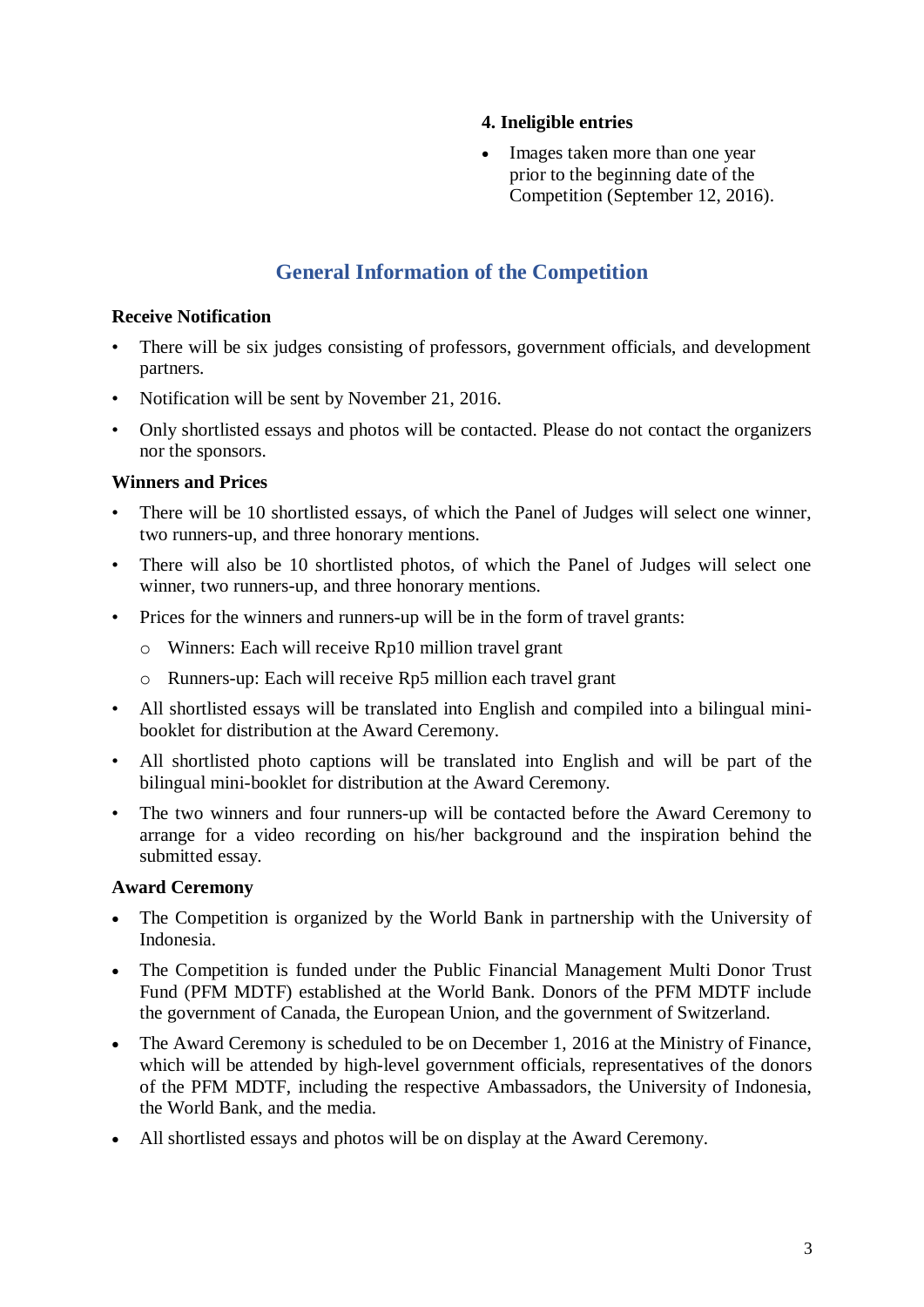- The two winners, four runners-up, and six honorary mentions will be invited to attend the Award Ceremony with travels and accommodation provided by the sponsors of this Competition if they need to travel from outside of Jakarta.
- The winners will be interviewed on stage during the Award Ceremony.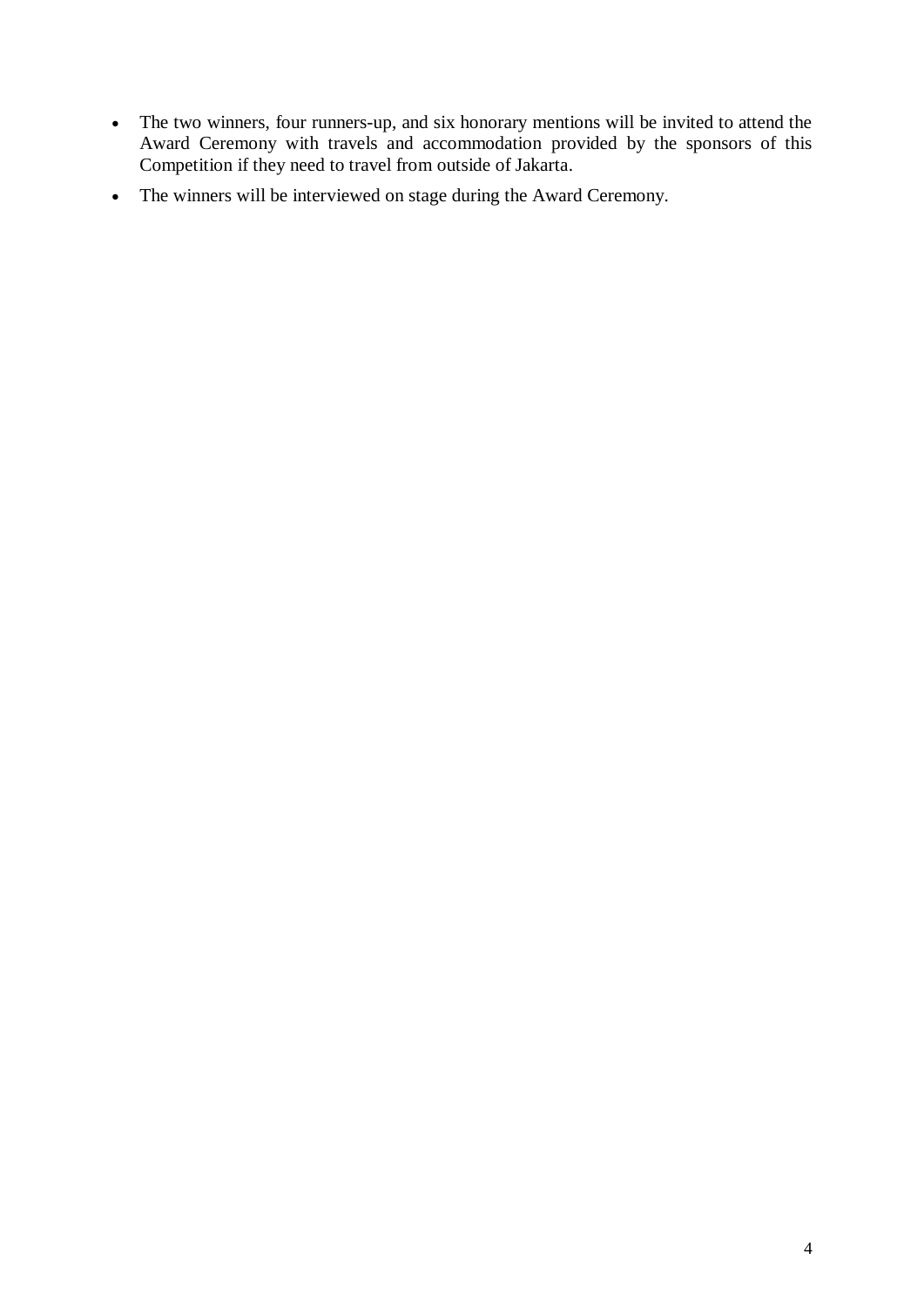# **Format Specifications for Preparing Your Essay with Author's Name and Affiliation**

Author's name Affiliation Expected Graduation Date: Month Year [emailaddress@xxx.xxx](mailto:emailaddress@xxx.xxx) H<sub>p</sub>: xxxxxxxxx

## **1. Introduction**

All manuscripts must be in Bahasa Indonesia. These guidelines include complete descriptions of the fonts, spacing, and related information for producing your essays. Please follow them. If you have any questions, please direct them to [kompetisiworldbankui@ui.ac.id.](mailto:kompetisiworldbankui@ui.ac.id) No phone call please. Only shortlisted entries will be contacted.

#### **2. Formatting your paper**

Essays should be between 800 and 1000 words, about three A4 pages excluding list of references. All text must be kept within a print area of 16.51 cm wide by 22.51 cm high, with an all-around 2.54 cm margin. Do not write or print anything outside the print area. All text must be in a one-column format and fully justified.

#### **3. Essay title**

The essay title (on the first page) should begin 3.49 cm from the top edge of the page, centered, and in 14-point Times New Roman, boldface type. Capitalize the first letter of nouns, pronouns, verbs, adjectives, and adverbs; do not capitalize articles, coordinate conjunctions, or prepositions (unless the title begins with such a word). Leave two 12-point blank lines after the title.

#### **4. Author name(s) and affiliation(s)**

Author name and affiliation must be included after the essay title. Leave two 12-point blank lines after the author's information.

#### **5. Second and following pages**

The second and following pages should begin 2.54 cm from the top edge. On all pages, the bottom margin should be 2.54 cm) from the bottom edge of the page for A4 paper.

#### **6. Type-style and fonts**

Please use Times New Roman as the font for your essay.

#### **7. Page numbers**

Please include page numbers in the lower right hand corner in 11-point Times New Roman.

## **8. Main text**